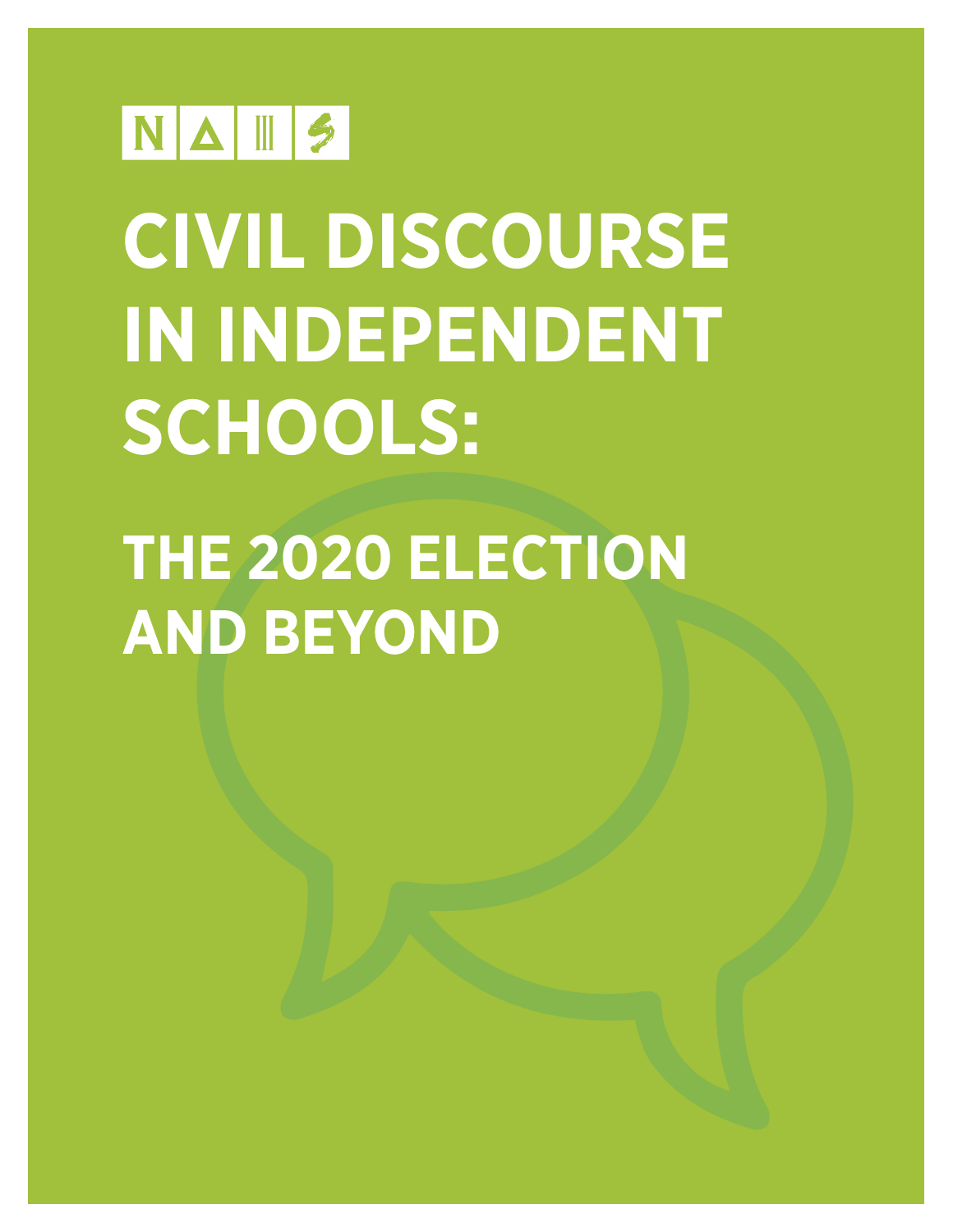© 2020, National Association of Independent Schools and Pollyanna, Inc.

As the largest association of independent schools, the National Association of Independent Schools (NAIS) co-creates the future of education by uniting and empowering our community. NAIS provides services to more than 1,900 schools and associations of schools in the United States and abroad, including more than 1,600 nonprofit, private K-12 schools in the U.S. that are self-determining in mission and program and are governed by independent boards. Learn more at [www.nais.org.](http://www.nais.org)

Pollyanna advances systemic change by developing stronger communities. Pollyanna works with academic and other institutions to achieve their diversity, equity, and inclusion goals. Through its unique conference models, discussion platforms, and racial literacy curricula, Pollyanna increases cultural competence. Learn more at [www.pollyannainc.org.](http://www.pollyannainc.org)

NAIS and Pollyanna would like to thank the Stavros Niarchos Foundation for its support of the Election 2020 Project.





**National Association** of Independent Schools

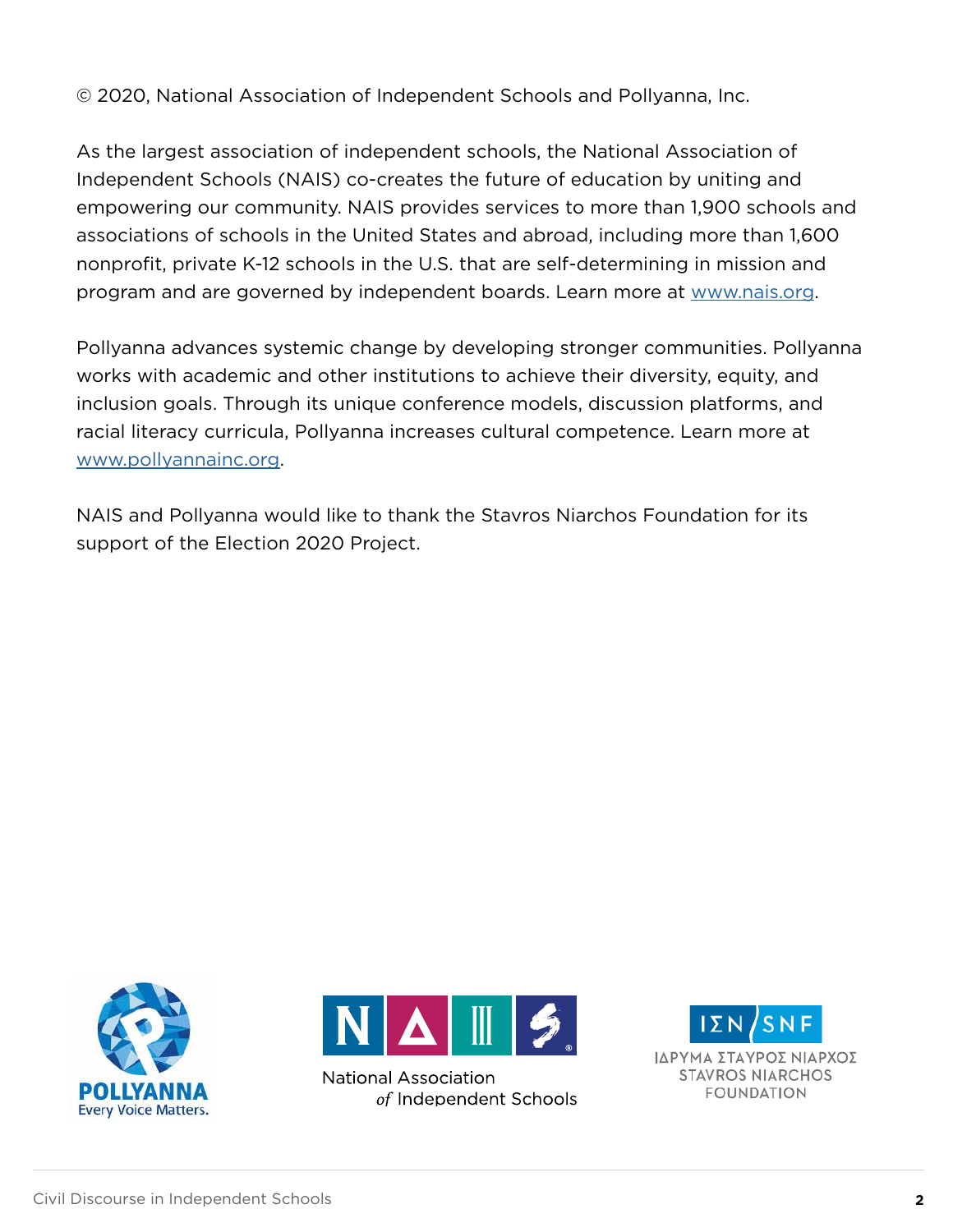## **INTRODUCTION**

The 2016 presidential election created a climate of political polarization that few Americans had experienced before. In schools across the country, the divisive rhetoric and partisan combativeness affected even the youngest students. Many school leaders, administrators, and teachers reported feeling unprepared to manage the situations in their schools.

Leading up to the 2020 presidential election, many school leaders want to ensure that their communities nurture open, respectful interaction among diverse groups. They seek to engage students in the civic process and create climates that welcome authentic dialogue, but some worry that fostering political discussion could inflame divides.

To help schools address these concerns, the National Association of Independent Schools (NAIS) and Pollyanna, Inc. collaborated to gather information about independent school educators' experiences before and after the 2016 election and their hopes for the 2020 election season. Between August and September 2020, the organizations administered a survey to heads of school, administrators, and teachers. The survey responses suggest key lessons from the 2016 election. This report also provides suggestions to help educators foster civil discourse in their communities during the 2020 election season.

*\*Note: Some figures do not equal 100 due to rounding.*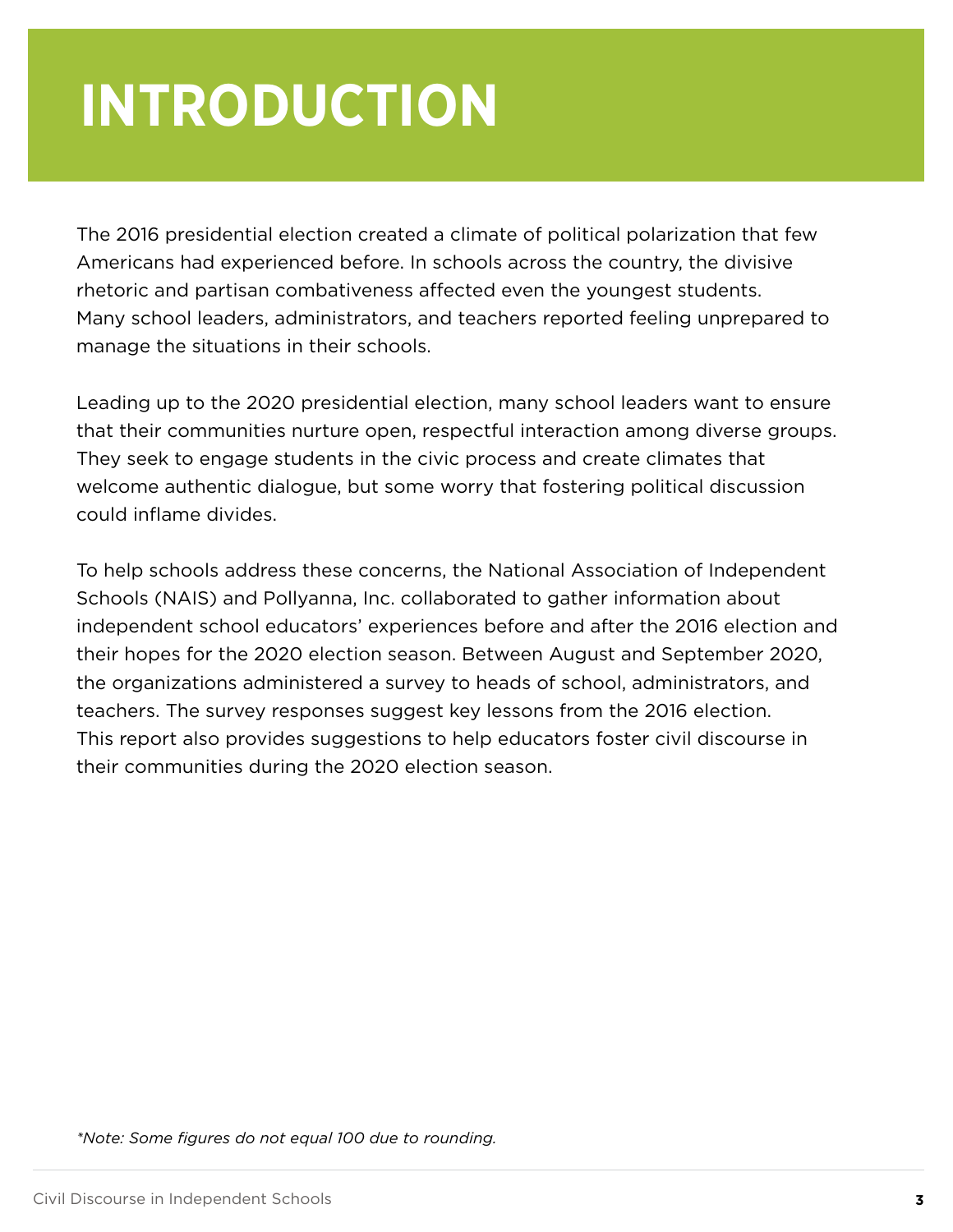## **CHAPTER 4**

#### **HEADS, ADMINISTRATORS, AND TEACHERS:**

Seeking Alignment for Civil Discourse

Independent school heads, administrators, and teachers are closely aligned on most topics related to civil discourse. Heads and administrators both report that they want to "have students feel comfortable and safe asking questions" and "encourage open discussion among the community."

Other areas of alignment point to some of the challenges schools face in creating civil dialogue. More than two-thirds of those surveyed, regardless of position, reported it was difficult or extremely difficult for individuals or groups who held unpopular views or opinions to be heard in their communities during the 2016 election.

Yet differences emerged among the groups. Heads of school were much more likely than teachers and administrators to report it is inappropriate to share their political views with the school community. Many heads may model "neutrality" in their leadership, but some administrators and teachers take a different view of the role of personal perspectives in creating authentic conversation with students. Conversations about what is appropriate in different situations may yield environments more conducive for civil discourse.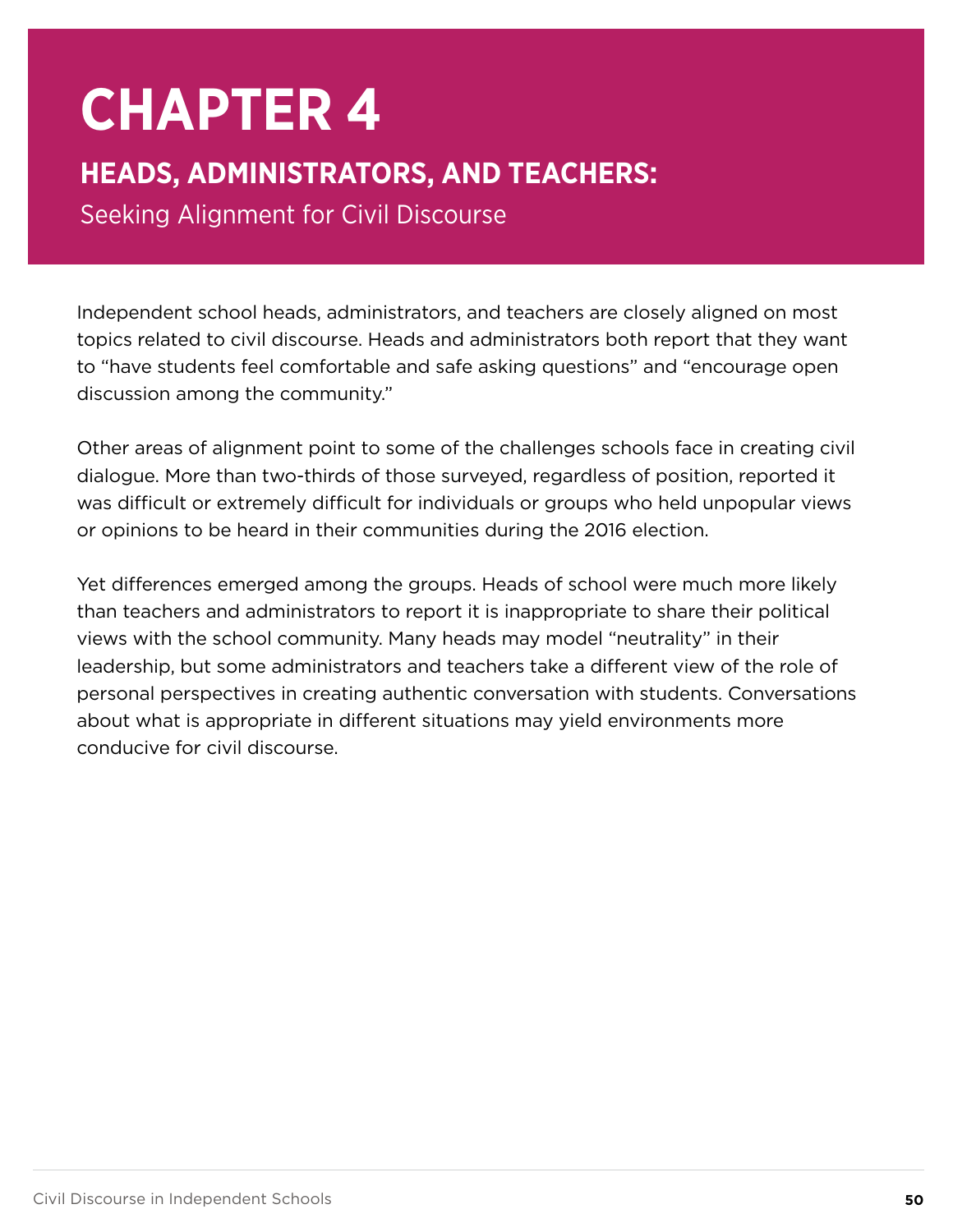#### **HOPES FOR ELECTION PROGRAMMING**

Heads of school and administrators were closely aligned in their goals for electionyear programming. Both groups wanted to help students feel comfortable and safe asking questions and encourage open discussions among the community.

#### By implementing [election-year] programming... what do you hope to achieve for the school community? Please select all that apply.

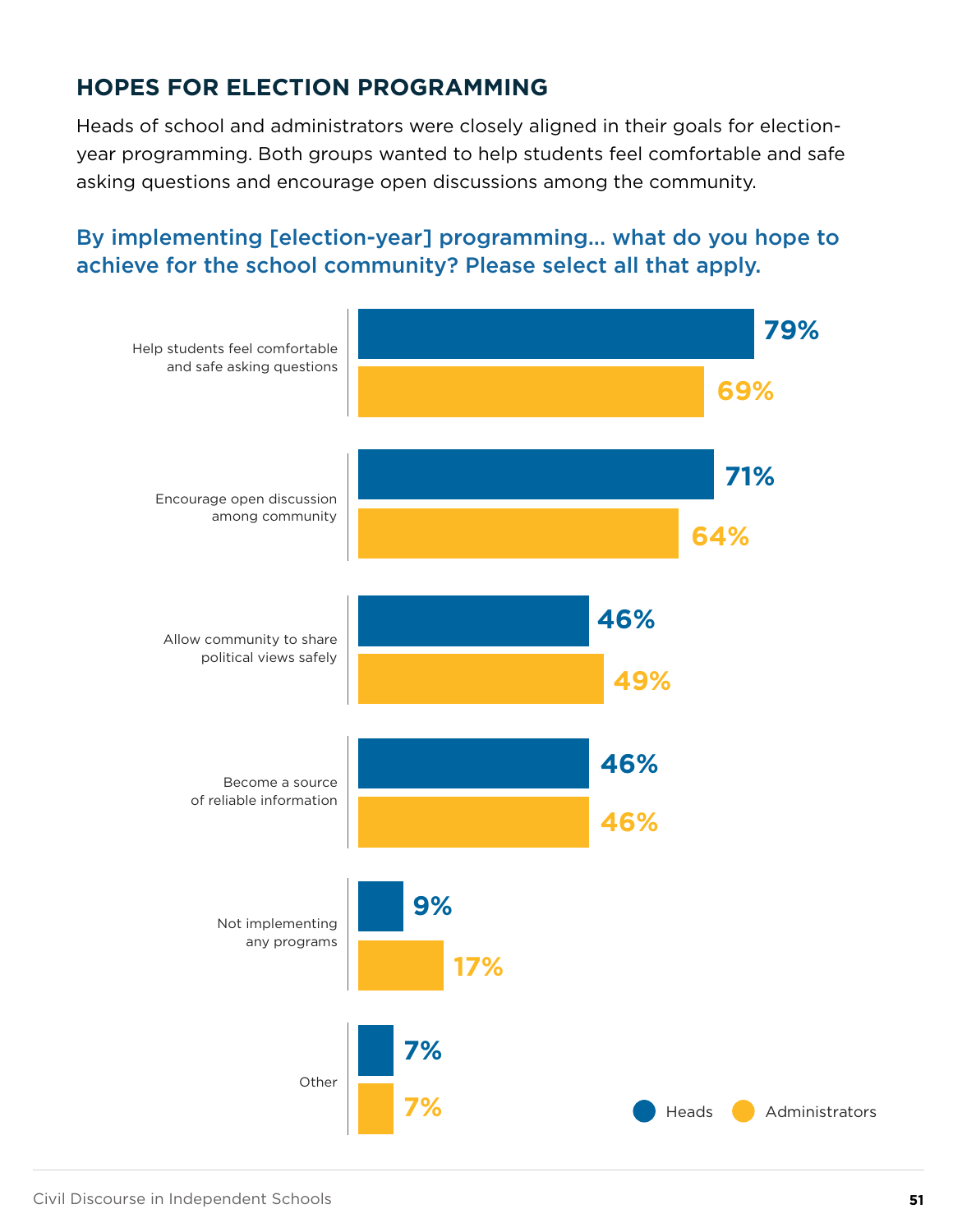#### **APPROPRIATENESS OF SHARING POLITICAL VIEWS**

Heads of school generally consider sharing their political views, party affiliation, or which presidential candidate they support to be inappropriate, more so than administrators and teachers.

#### To what extent is it appropriate to share your political views, party affiliation, or the presidential candidate you support with members of your school community?

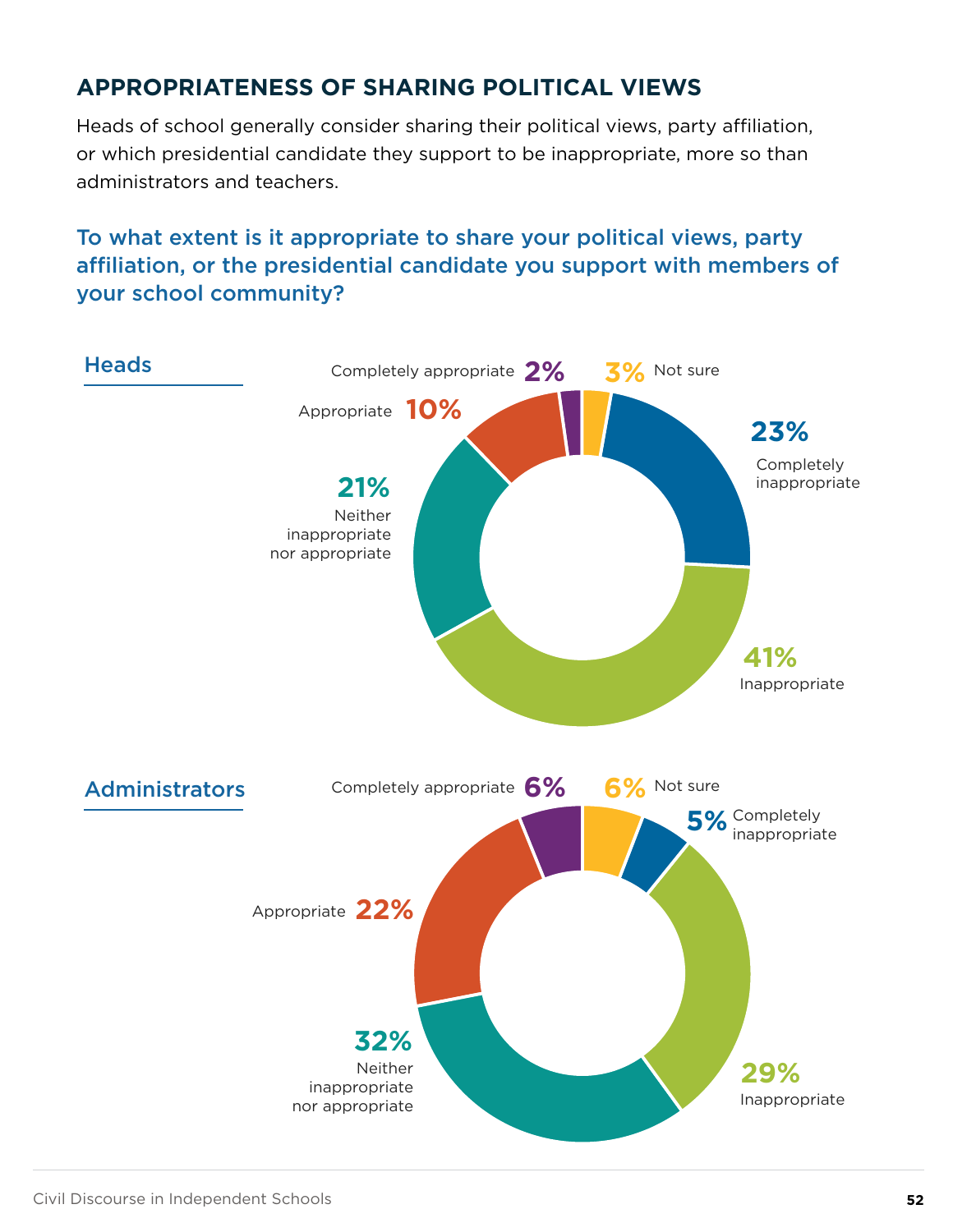#### **APPROPRIATENESS OF SHARING POLITICAL VIEWS CONT.**

To what extent is it appropriate to share your political views, party affiliation, or the presidential candidate you support with members of your school community?

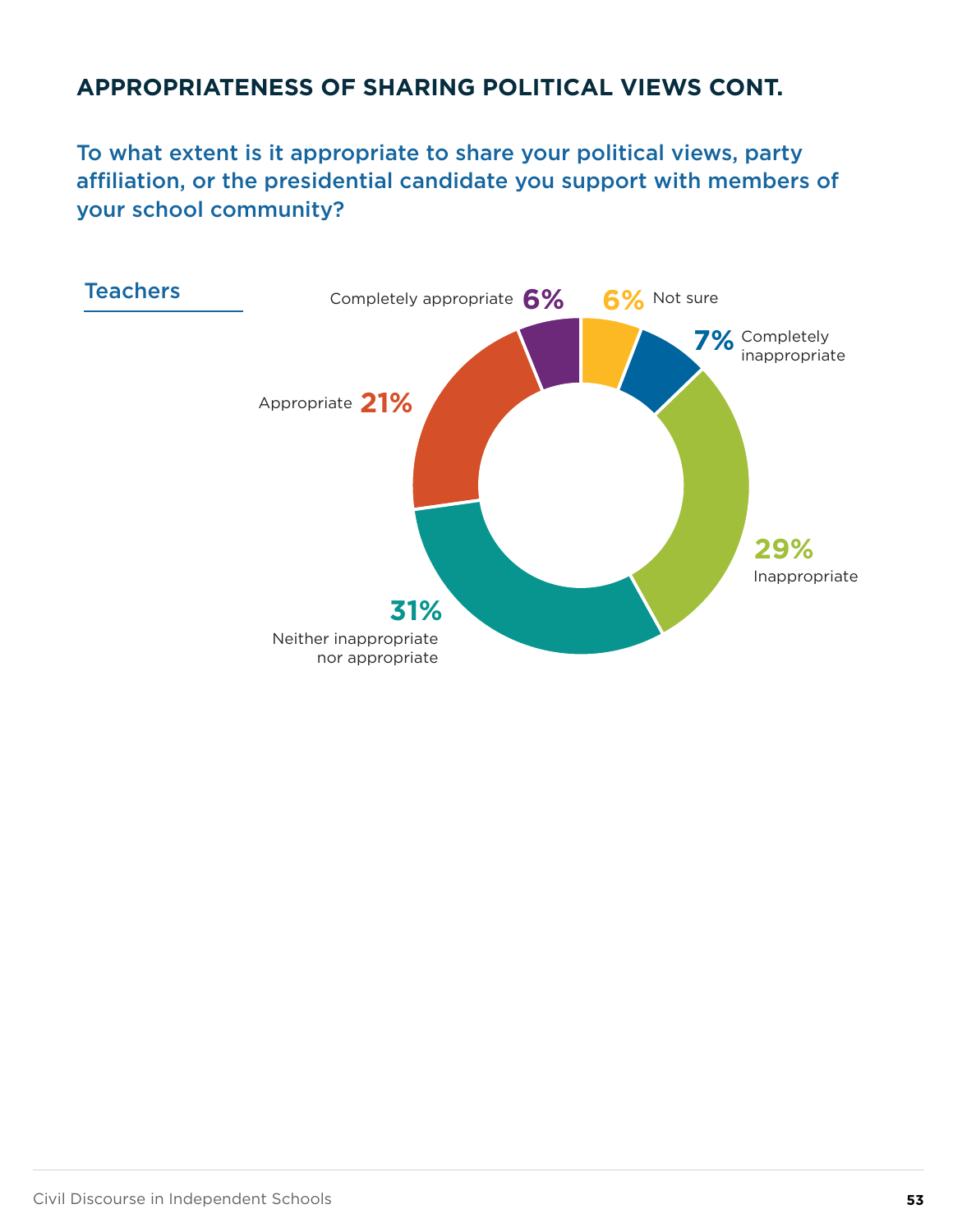#### **APPROPRIATENESS OF SHARING POLITICAL VIEWS WITH STUDENTS**

Those who report their school has a very liberal or left-leaning climate, regardless of role, are more likely to consider it appropriate to share political views with students than those who consider their schools very conservative or right-leaning. However, personal political preference has minimal correlation with whether one thinks it appropriate to share political views with students.

#### At your school, is it generally considered appropriate or inappropriate for faculty/staff to share personal political views with students?



#### By perceived political orientation of school (all respondents):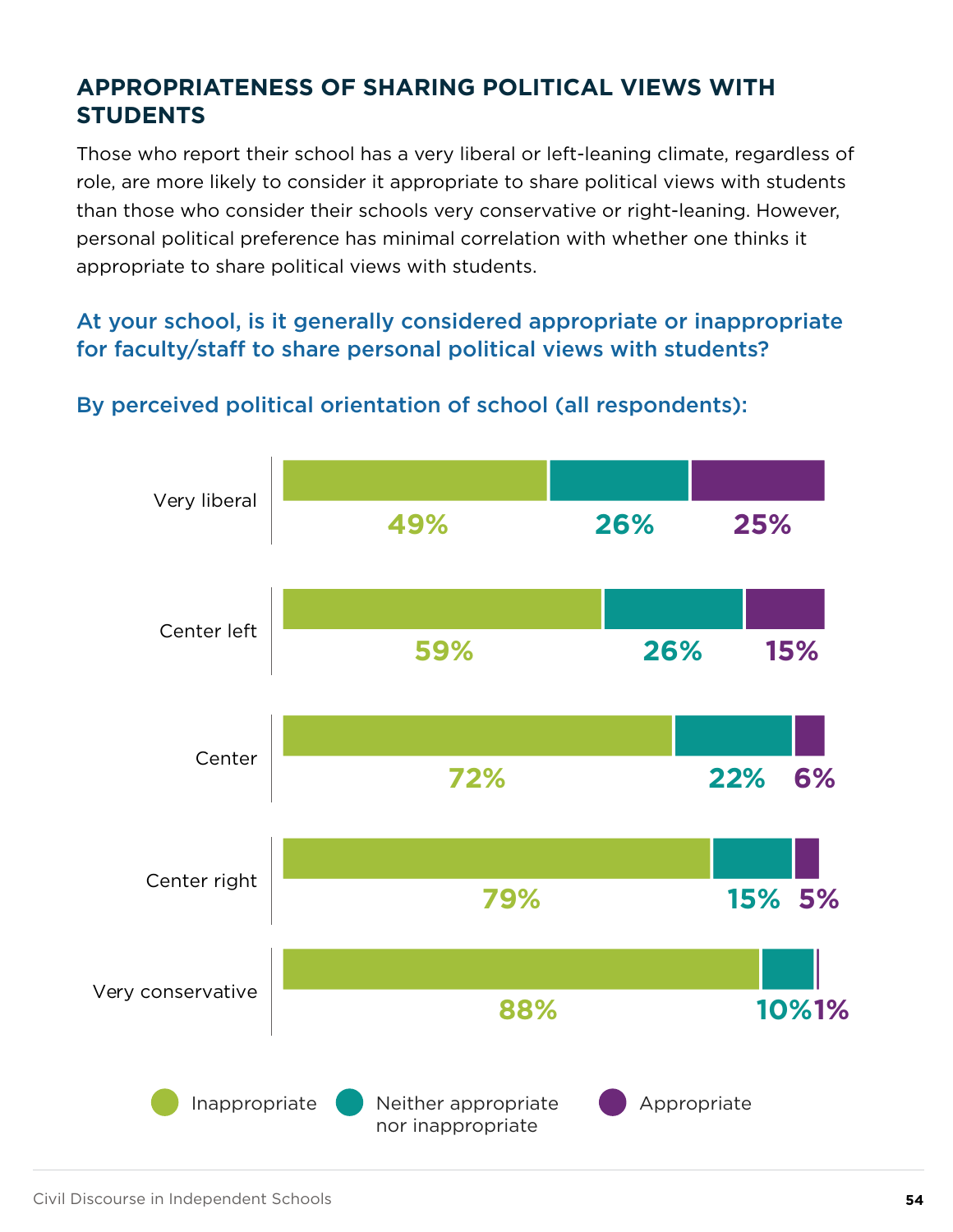#### **APPROPRIATENESS OF SHARING POLITICAL VIEWS CONT.**

At your school, is it generally considered appropriate or inappropriate for faculty/staff to share personal political views with students?

By personal political orientation (all respondents):

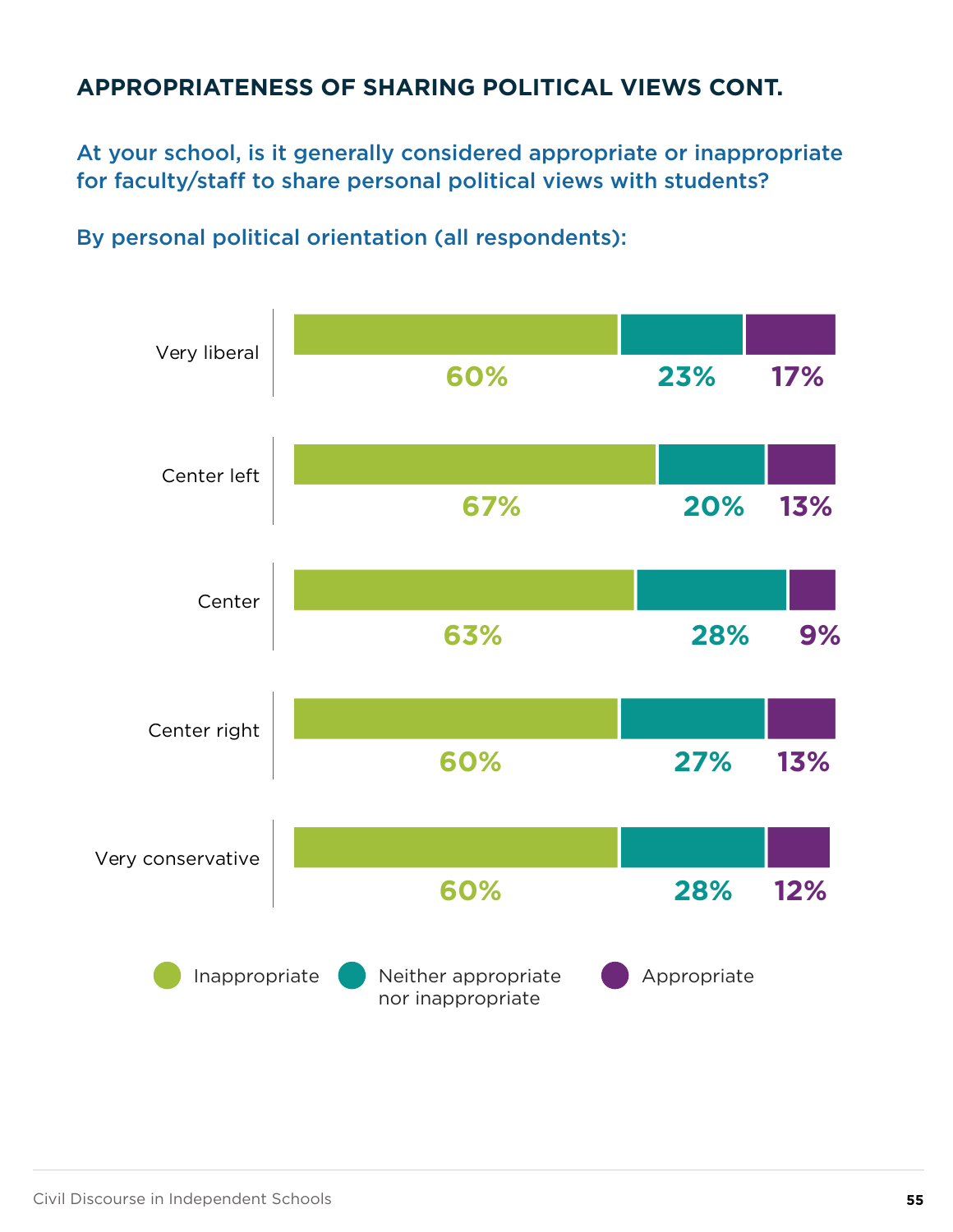#### **COMFORT SHARING POLITICAL VIEWS**

Heads of school report they are less comfortable sharing political views, while administrators and teachers are quite comfortable sharing their views.

#### To what extent are you comfortable sharing your political views, party affiliation, or the presidential candidate you support with members of your community?

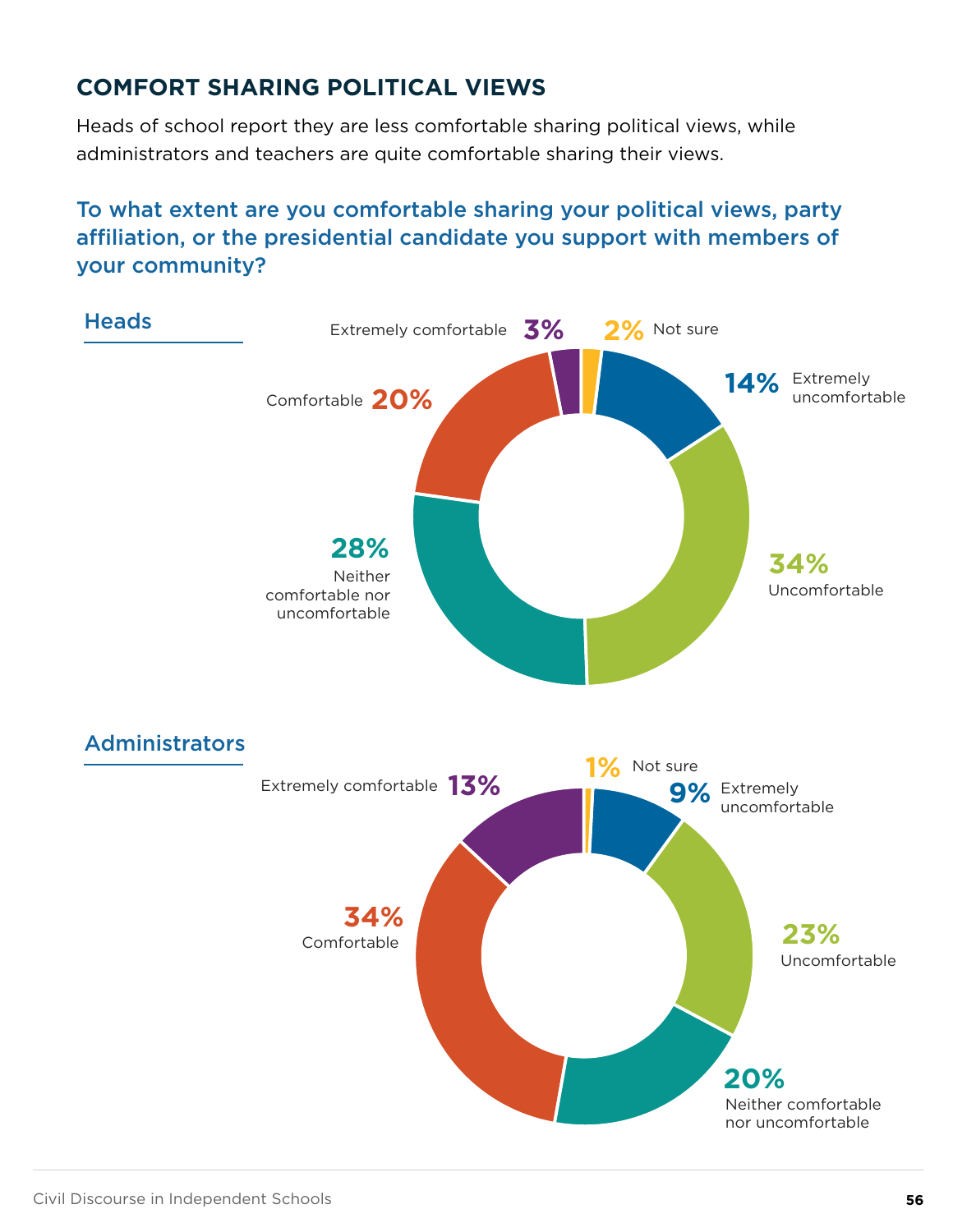#### **APPROPRIATENESS OF SHARING POLITICAL VIEWS CONT.**

To what extent are you comfortable sharing your political views, party affiliation, or the presidential candidate you support with members of your community?

![](_page_10_Figure_2.jpeg)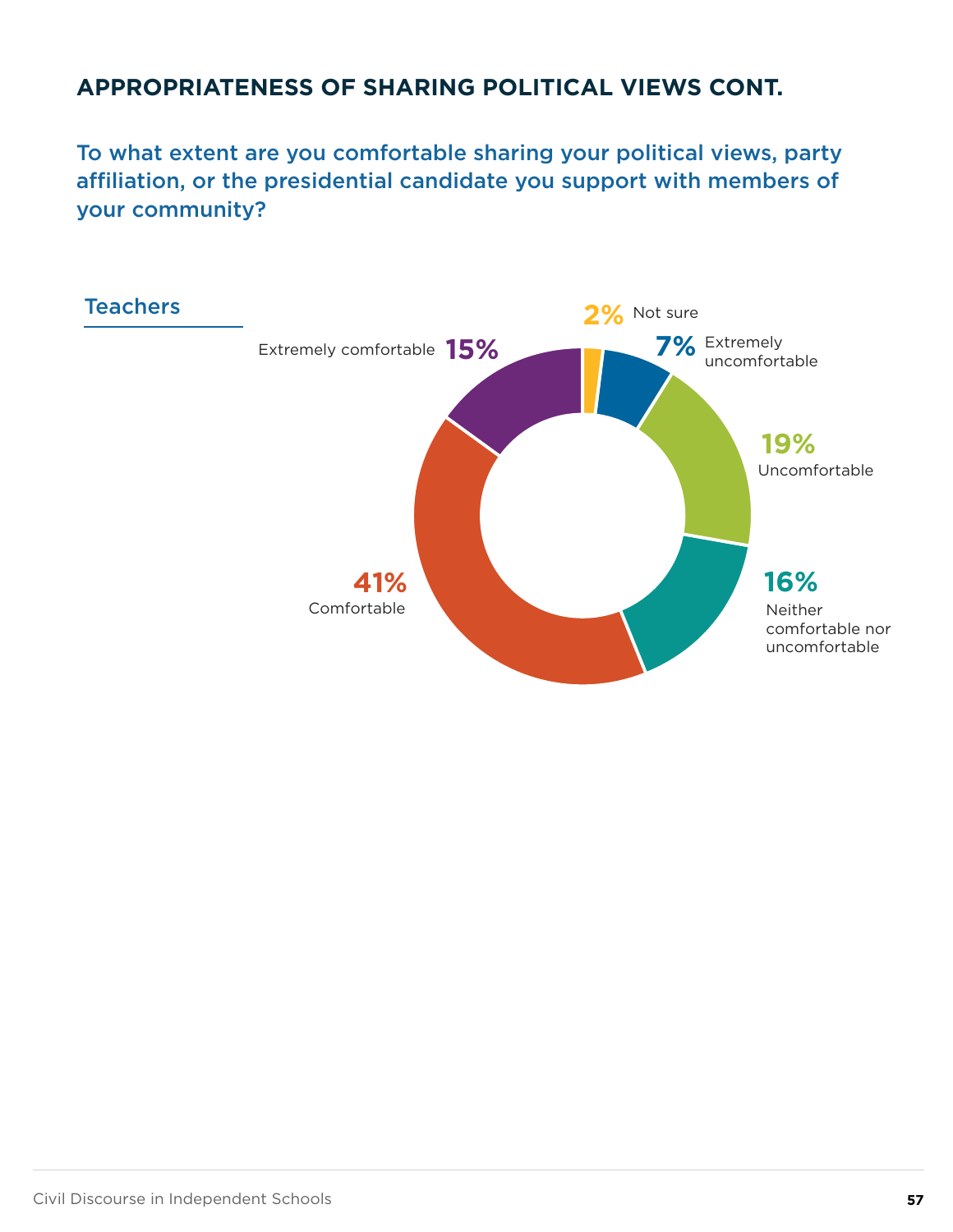#### **COMFORT SHARING POLITICAL VIEWS**

Comfort sharing political views is associated with personal political orientation, race, and LGBTQ status. People who identify as very liberal, people of color, and people who identify as LGBTQ are the most comfortable sharing their political views with the school community. Notably, people whose political views align with the perceived political orientation of the school also report greater comfort sharing their views (59%) than those at schools with contrasting views (48%).

#### How comfortable or uncomfortable are you sharing your political views, party affiliation, or the presidential candidate you support with other members of the school community?

![](_page_11_Figure_3.jpeg)

#### By personal political orientation (all respondents):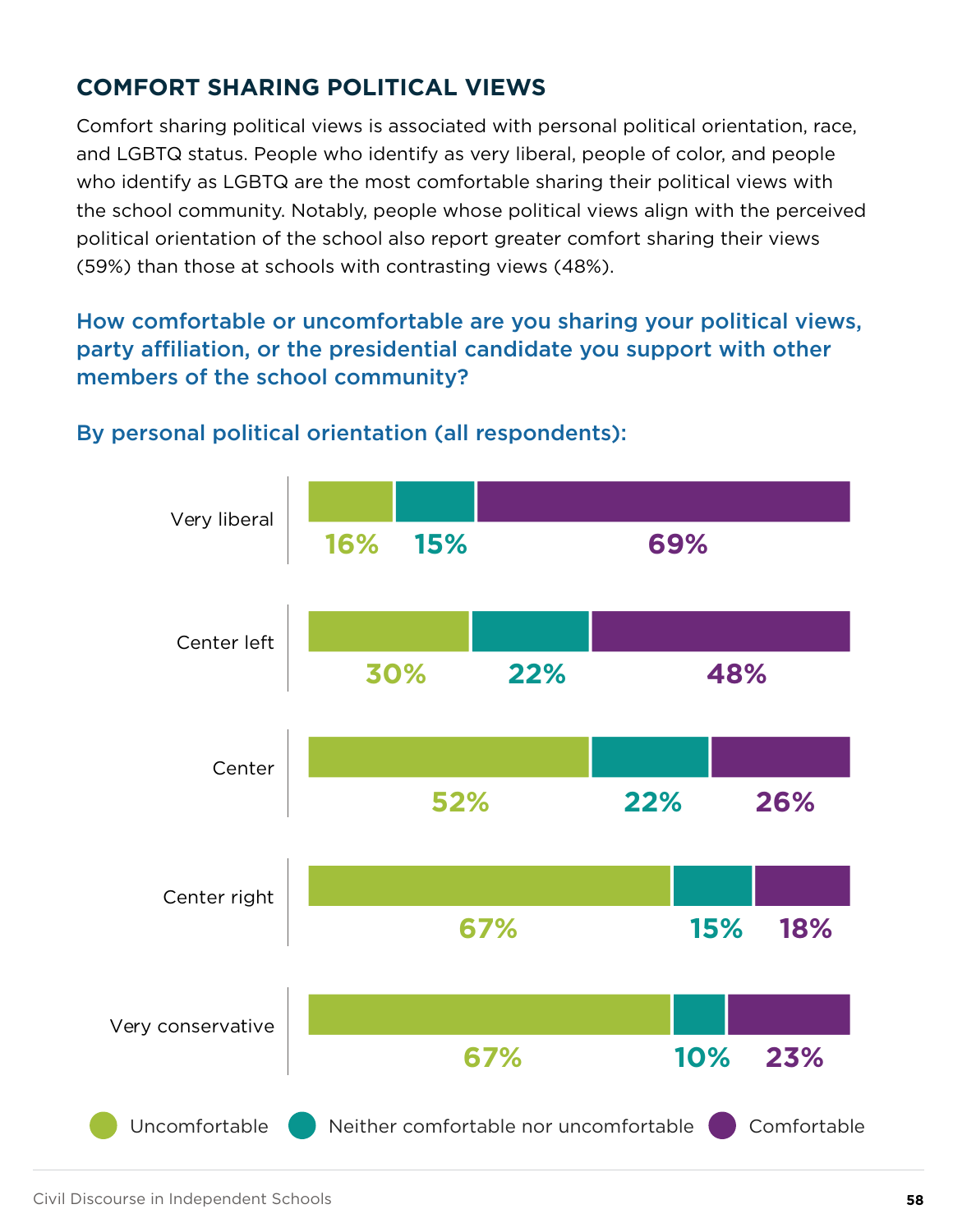#### **COMFORT SHARING POLITICAL VIEWS**

How comfortable or uncomfortable are you sharing your political views, party affiliation, or the presidential candidate you support with other members of the school community?

By whether or not their personal political orientation matches the school's perceived orientation:

![](_page_12_Figure_3.jpeg)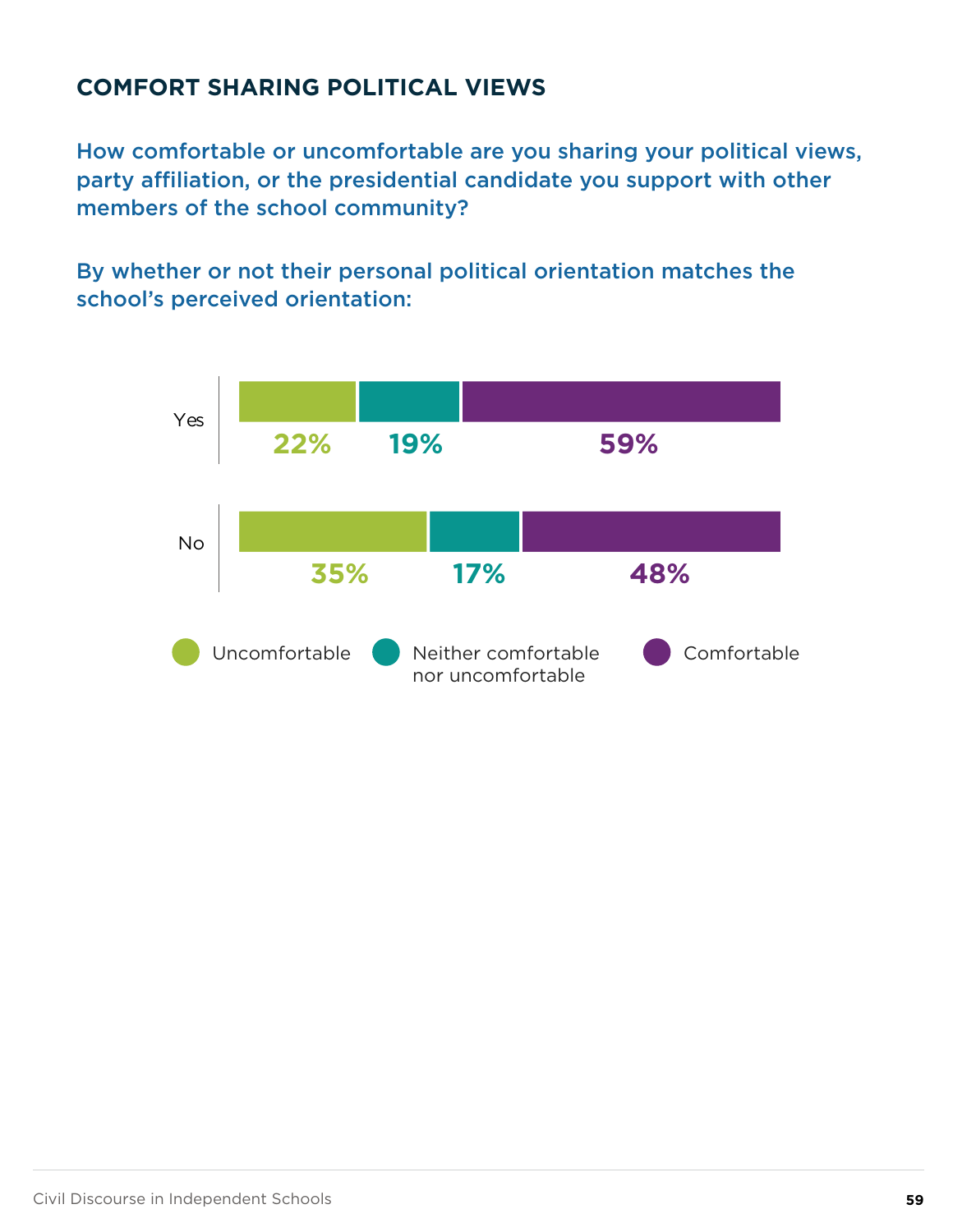#### **COMFORT SHARING POLITICAL VIEWS CONT.**

How comfortable or uncomfortable are you sharing your political views, party affiliation, or the presidential candidate you support with other members of the school community?

![](_page_13_Figure_2.jpeg)

By gender, race, LGBTQ status:

![](_page_13_Figure_4.jpeg)

![](_page_13_Figure_5.jpeg)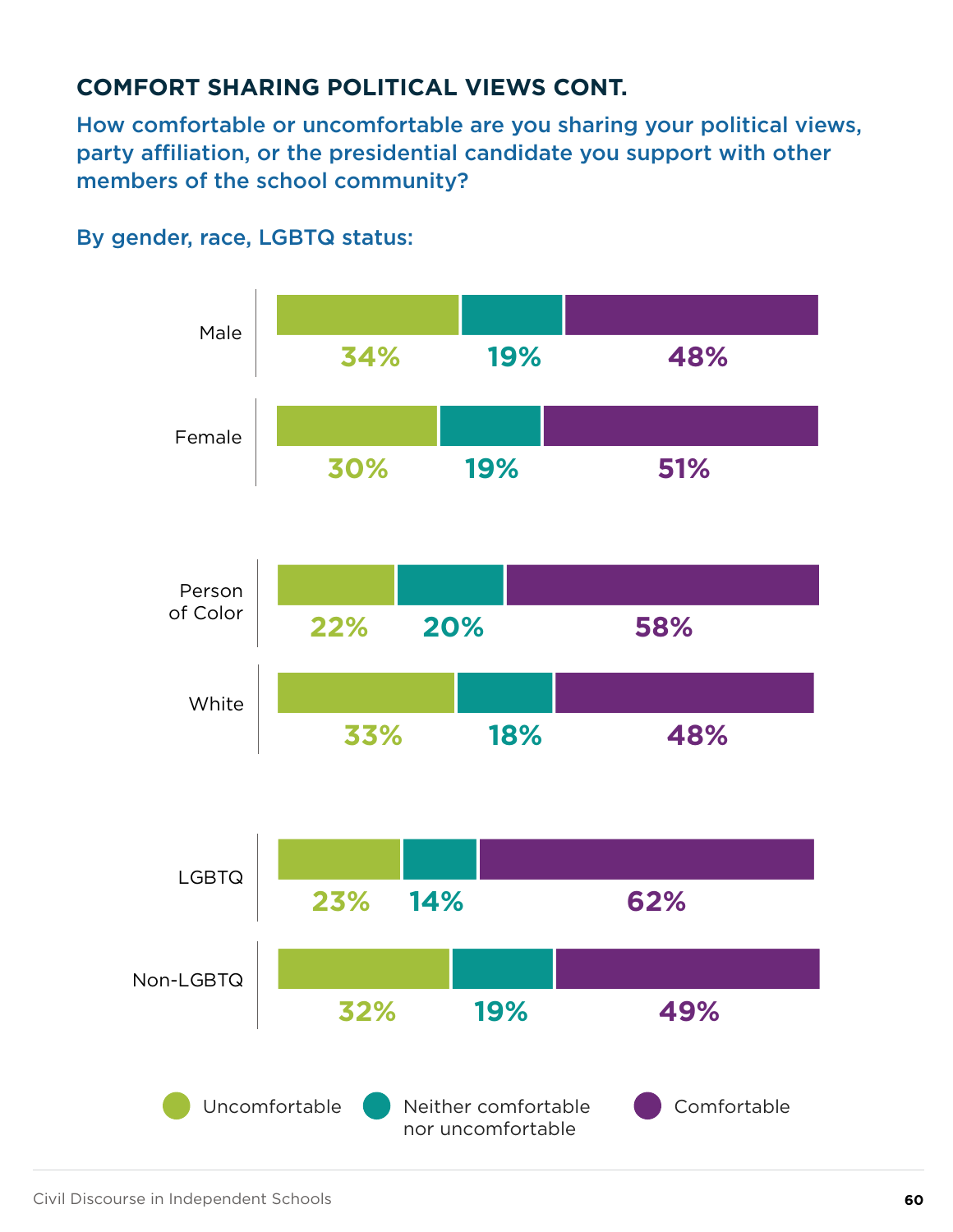#### **EXPRESSING "UNPOPULAR" OPINIONS**

Overall heads of school, administrators, and teachers surveyed agreed it is difficult for individuals or groups who held unpopular views or opinions to be heard.

#### Thinking about your school community during the 2016 presidential election, how easy or difficult do you think it was for individuals or groups of individuals who held unpopular views or opinions to be heard?

![](_page_14_Figure_3.jpeg)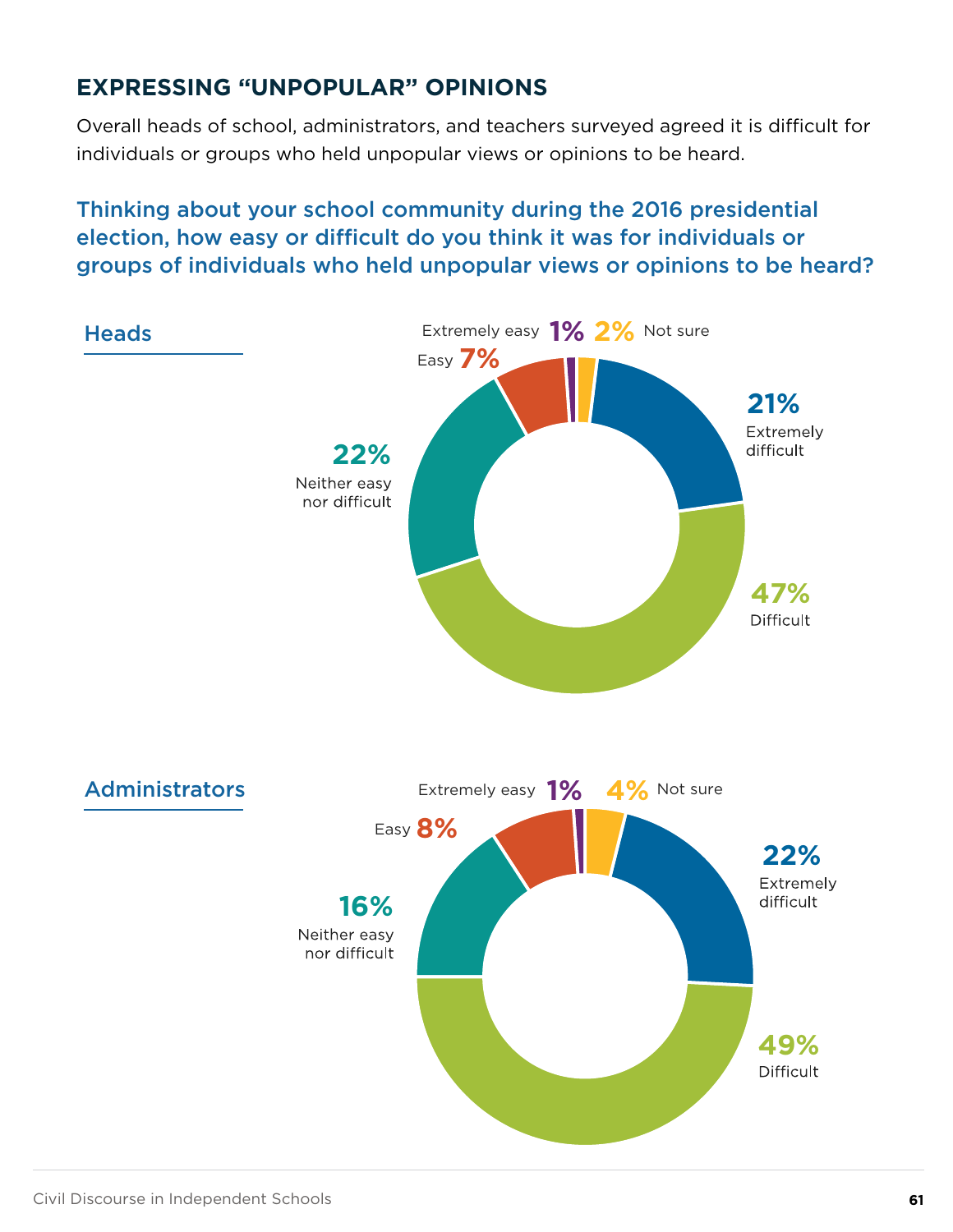#### **EXPRESSING "UNPOPULAR" OPINIONS CONT.**

Thinking about your school community during the 2016 presidential election, how easy or difficult do you think it was for individuals or groups of individuals who held unpopular views or opinions to be heard?

![](_page_15_Figure_2.jpeg)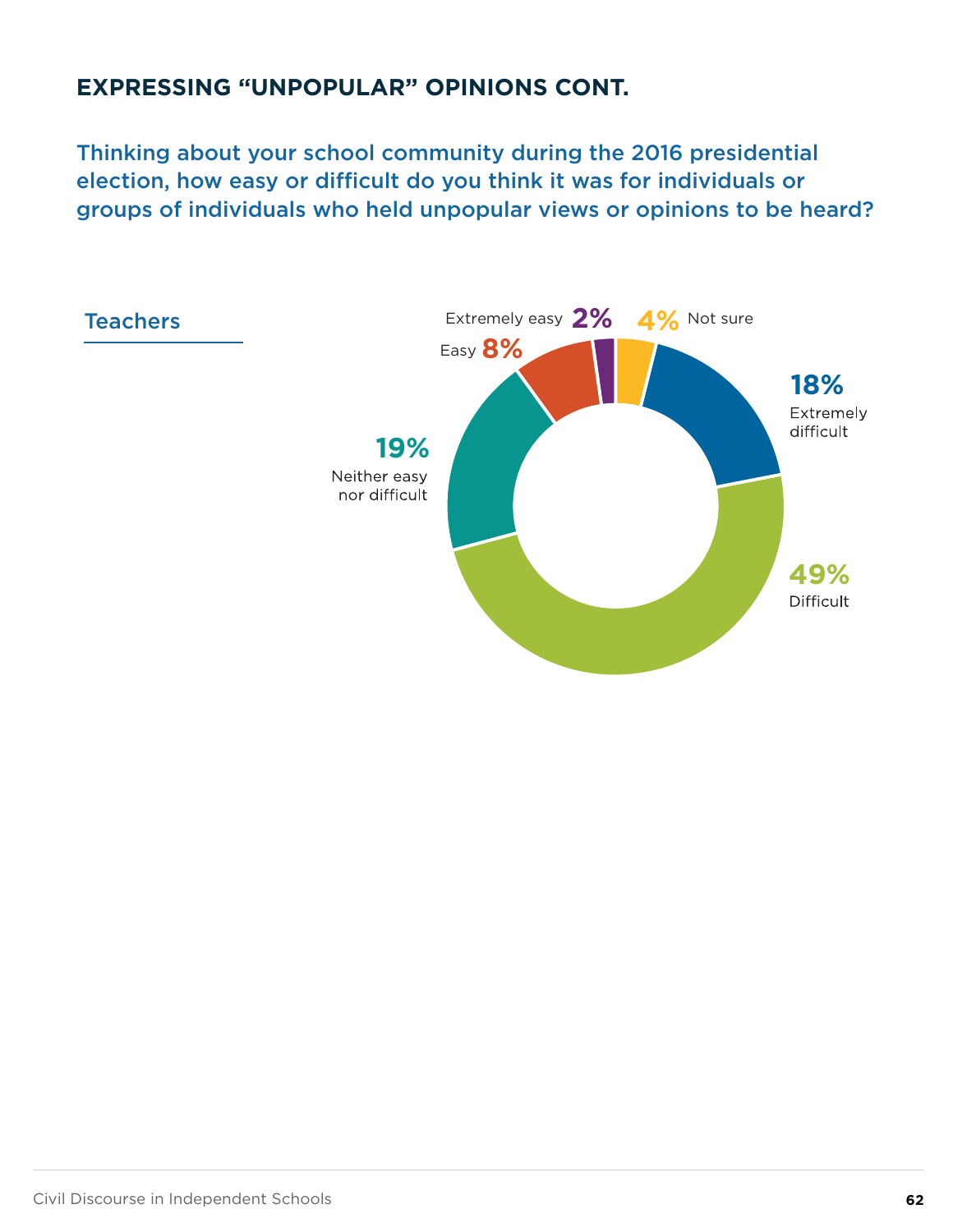#### **EXPRESSING "UNPOPULAR" OPINIONS CONT.**

Heads of school who identify as center right or conservative were less likely than centrist or liberal heads to report that it was difficult for those with unpopular views or opinions to be heard in 2016.

Thinking about your school community during the 2016 presidential election, how easy or difficult do you think it was for individuals or groups of individuals who held unpopular views or opinions to be heard?

![](_page_16_Figure_3.jpeg)

By personal political orientation of heads of schools:

\*"Center right" and "very conservative" combined due to small sample size.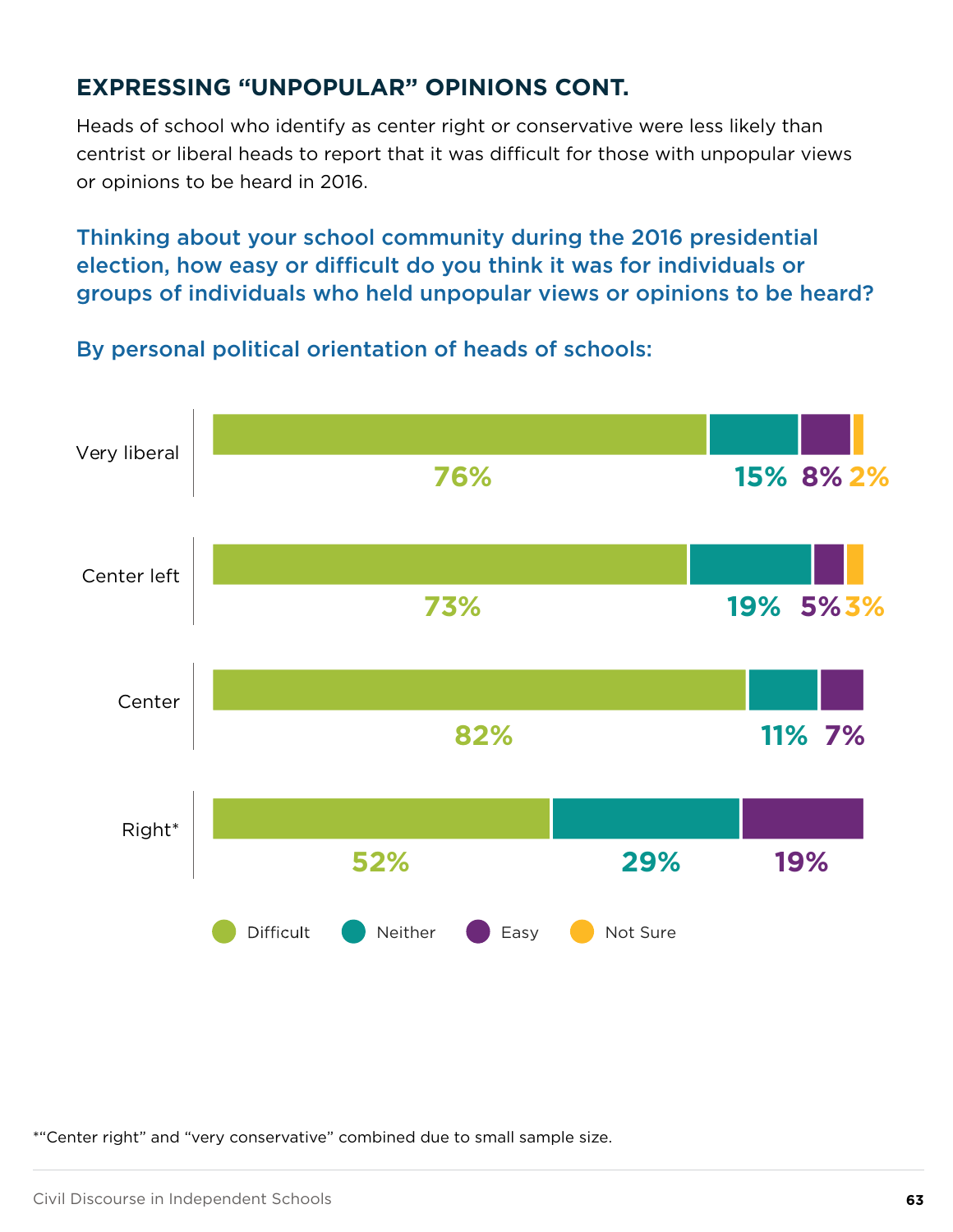#### **INCLUSION OF POLITICAL PERSPECTIVES**

Most heads of school reported that different political perspectives are included in classrooms, assemblies, and choice of speakers to some extent. Administrators and teachers are less likely to report these perspectives are included. People who identify as conservative, regardless of role, are significantly more likely to feel that other perspectives are completely missing from discussions, assemblies, and choice of speakers.

#### To what extent, if at all, are different political perspectives included in classroom discussions, assemblies, and choice of speakers?

![](_page_17_Figure_3.jpeg)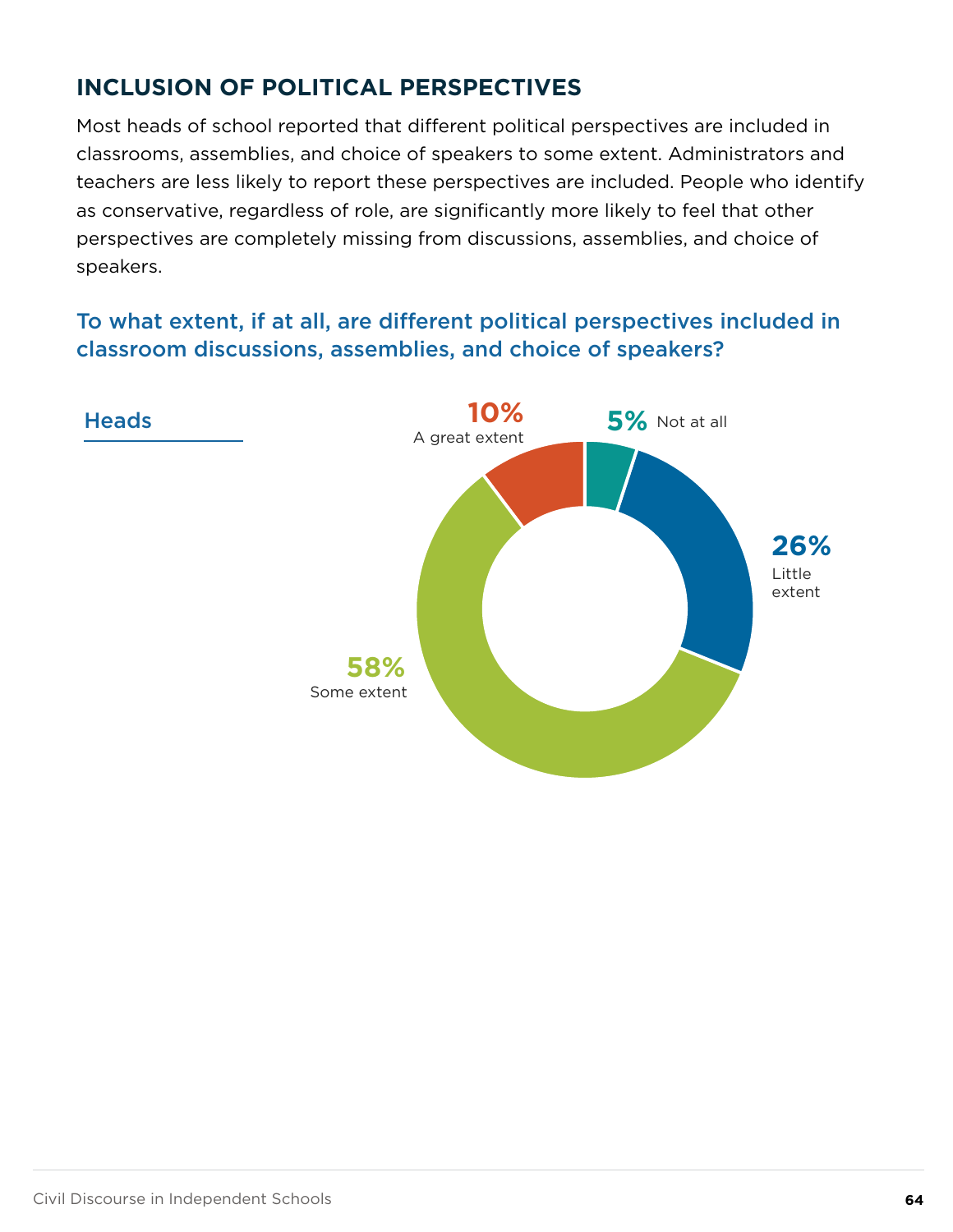#### **INCLUSION OF POLITICAL PERSPECTIVES CONT.**

To what extent, if at all, are different political perspectives included in classroom discussions, assemblies, and choice of speakers?

![](_page_18_Figure_2.jpeg)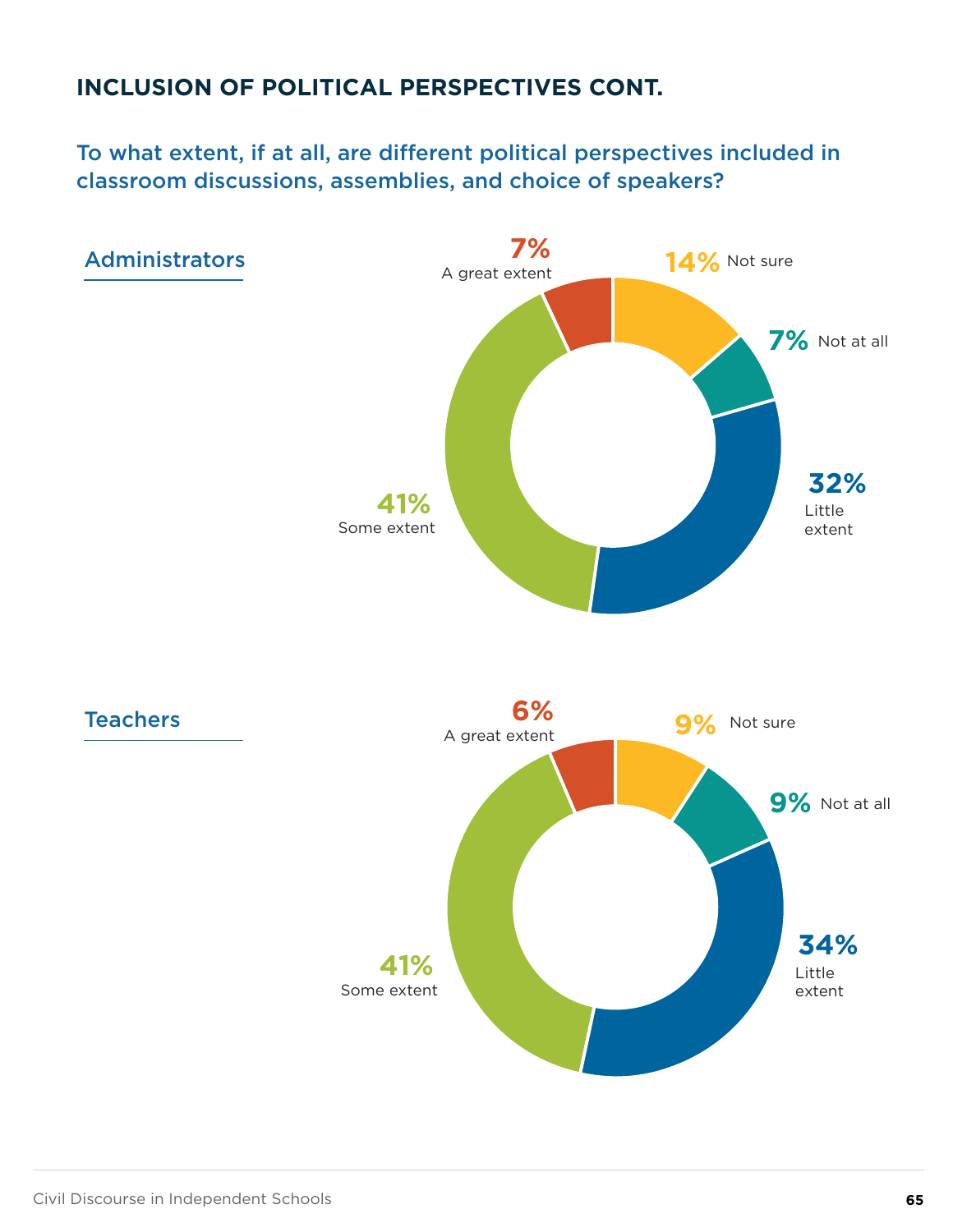#### **INCLUSION OF POLITICAL PERSPECTIVES CONT.**

To what extent, if at all, are different political perspectives included in classroom discussions, assemblies, and choice of speakers?

![](_page_19_Figure_2.jpeg)

By personal political orientation (all respondents):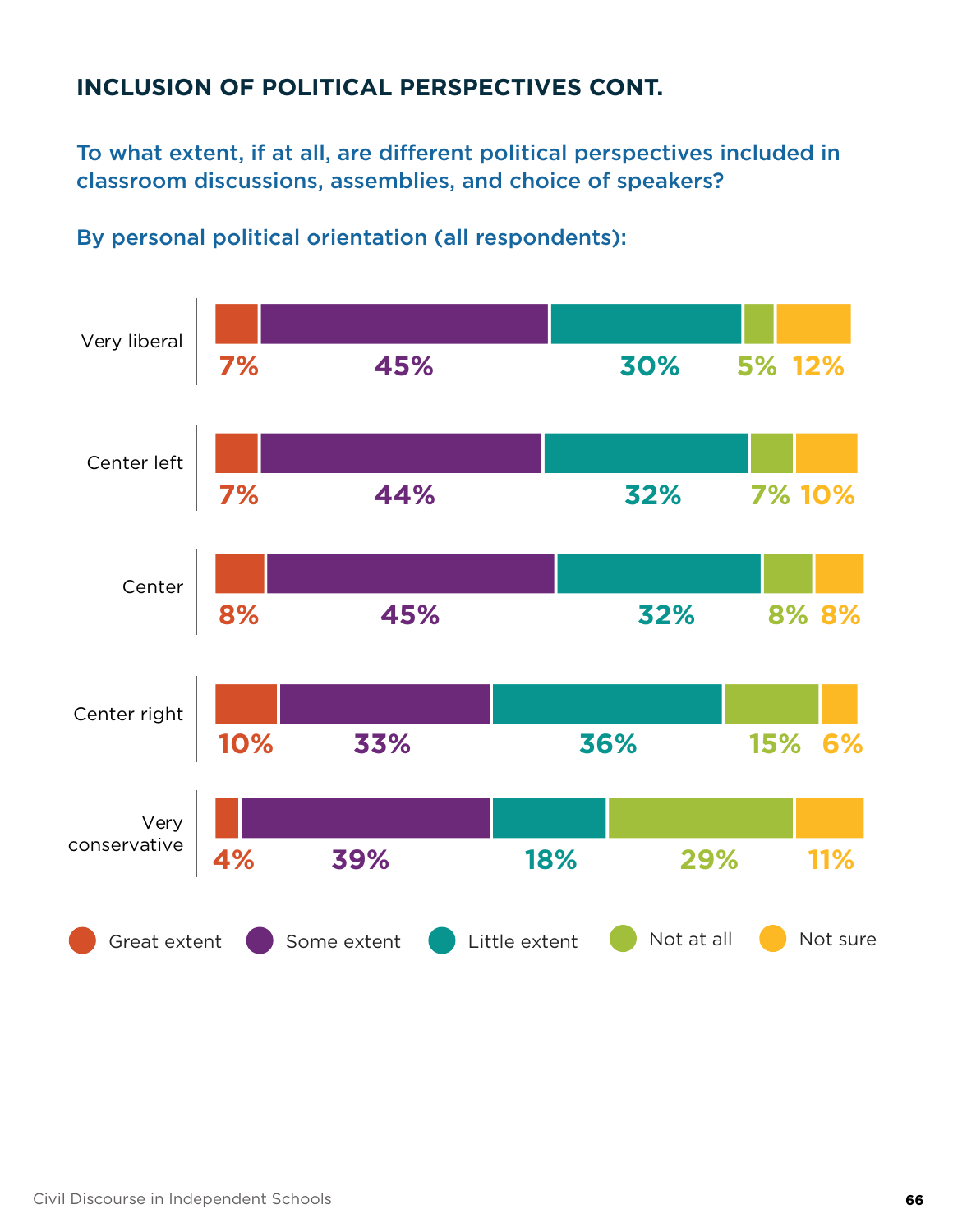#### **LIKELIHOOD TO CREATE PROGRAMMING**

The perceived political orientation of the school was associated with the likelihood of heads creating programming related to the election, with those heads at schools identified as center left (73%) and very liberal (81%) being the most likely to implement programming. This same association was also seen based on the heads' personal political leanings.

#### How likely or unlikely are you to create programming around the 2020 presidential election?

#### By perceived political orientation of the school according to heads of school:

![](_page_20_Figure_4.jpeg)

\*"Center right" and "very conservative" combined due to small sample size.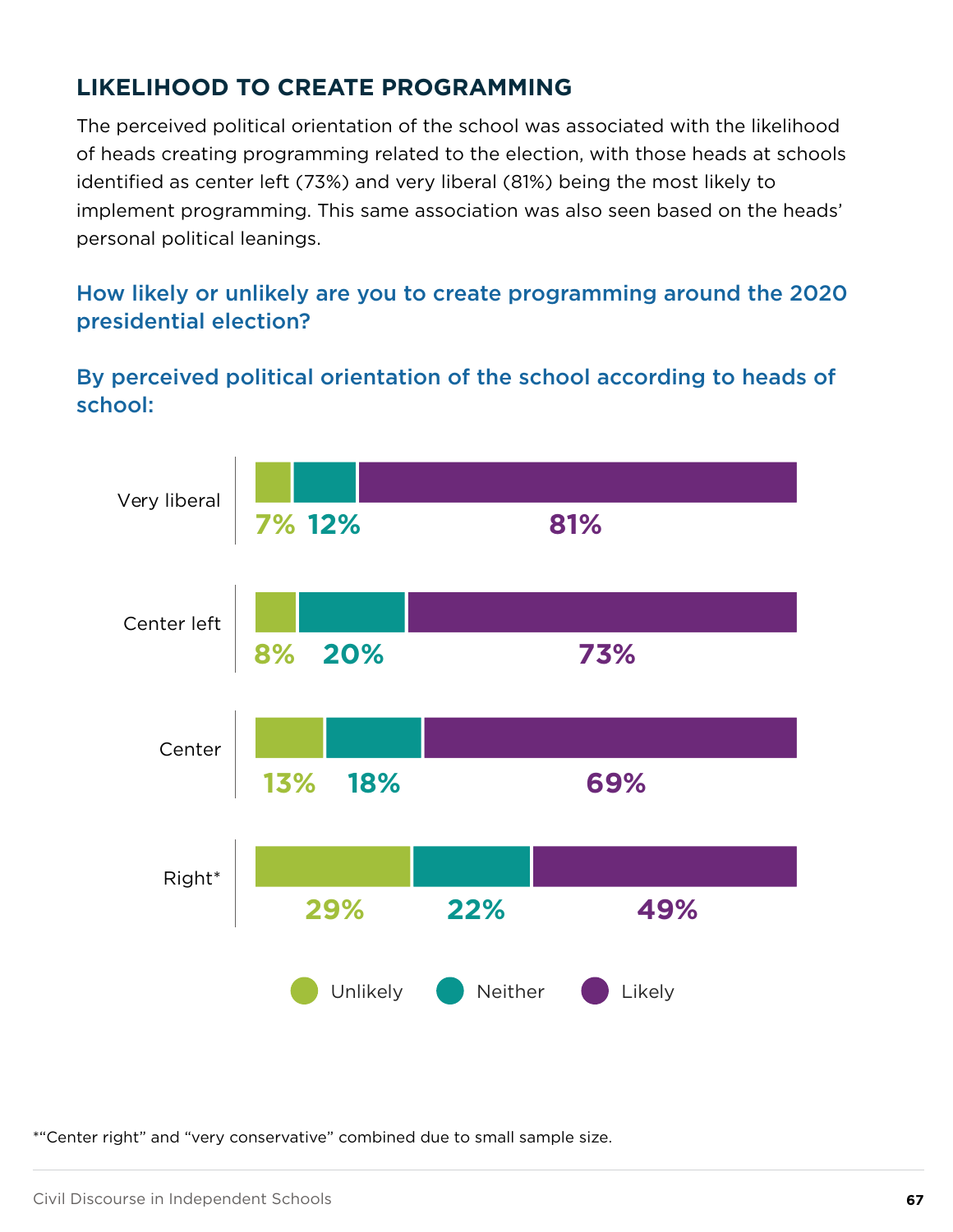#### **LIKELIHOOD TO CREATE PROGRAMMING CONT.**

How likely or unlikely are you to create programming around the 2020 presidential election?

By personal political orientation of heads of school:

![](_page_21_Figure_3.jpeg)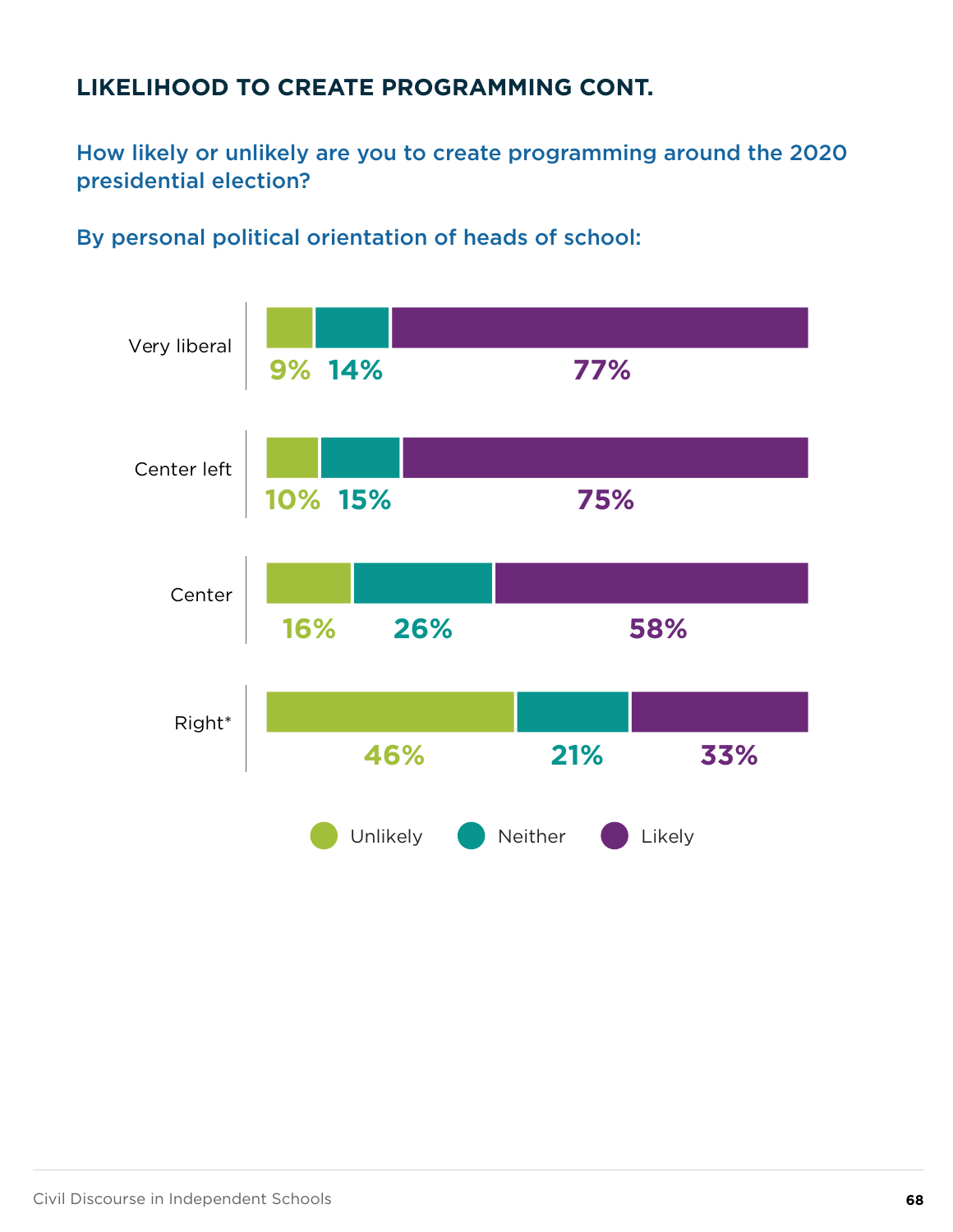#### **THE IMPACT ON SCHOOL CLIMATE OF INCLUDING MULTIPLE PERSPECTIVES IN PROGRAMMING**

Heads who reported that different perspectives were included in programming to a great extent in their schools were much more likely to report a respectful school climate both before and after the 2016 election. Additionally, nearly a quarter of heads (23%) who reported having different political perspectives integrated into the classroom to a great extent said that it was easy for those with unpopular views to be heard.

#### Thinking back to the 2016 presidential election, how respectful or antagonistic was the political climate at your school?

#### By extent differing political perspectives are included in the programming according to heads of school:

![](_page_22_Figure_4.jpeg)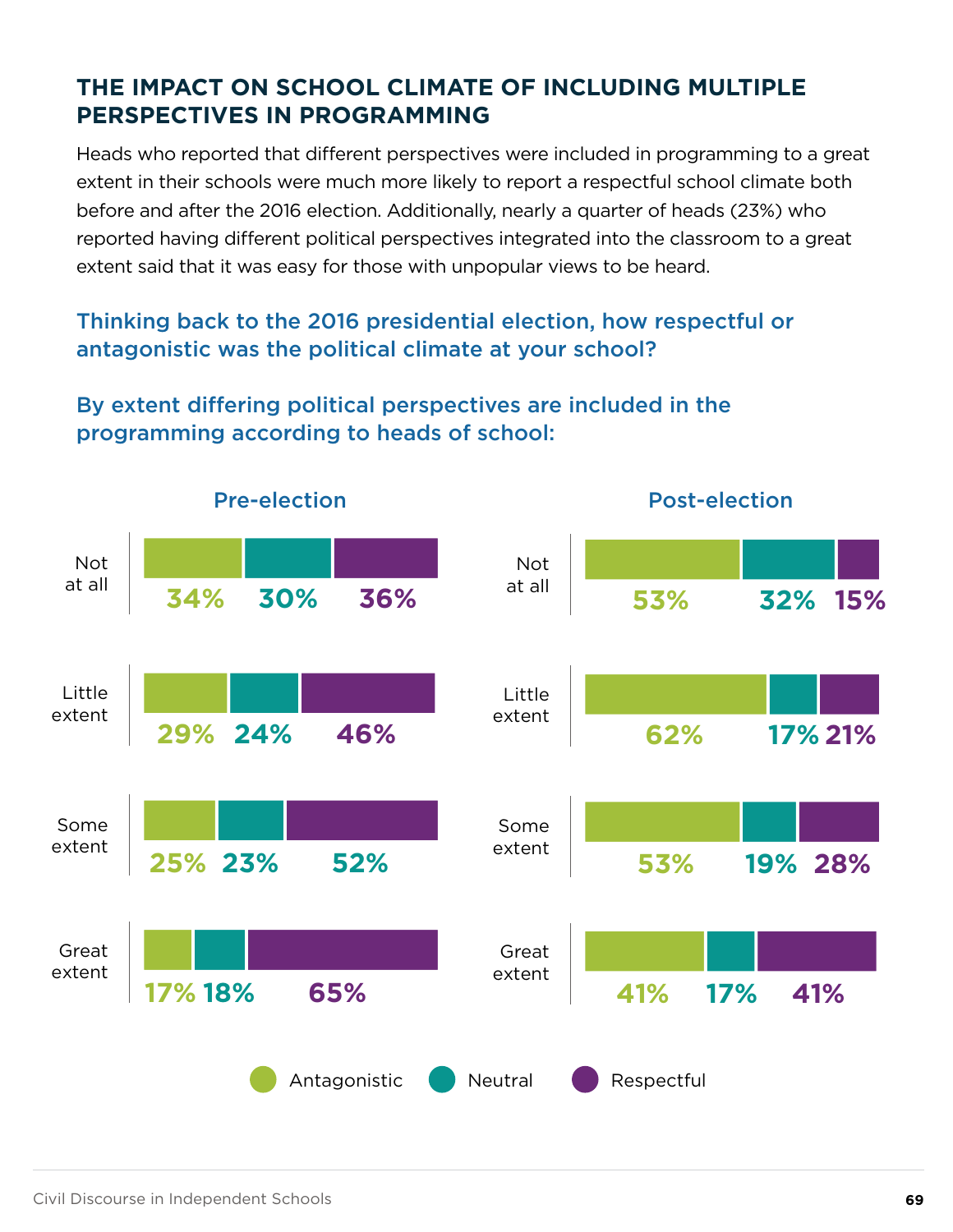#### **THE IMPACT ON SCHOOL CLIMATE OF INCLUDING MULTIPLE PERSPECTIVES IN PROGRAMMING**

Thinking about your school community during the 2016 presidential election, how easy or difficult do you think it was for individuals or groups of individuals who held unpopular views or opinions to be heard?

By extent differing political perspectives are included in the programming according to heads of school:

![](_page_23_Figure_3.jpeg)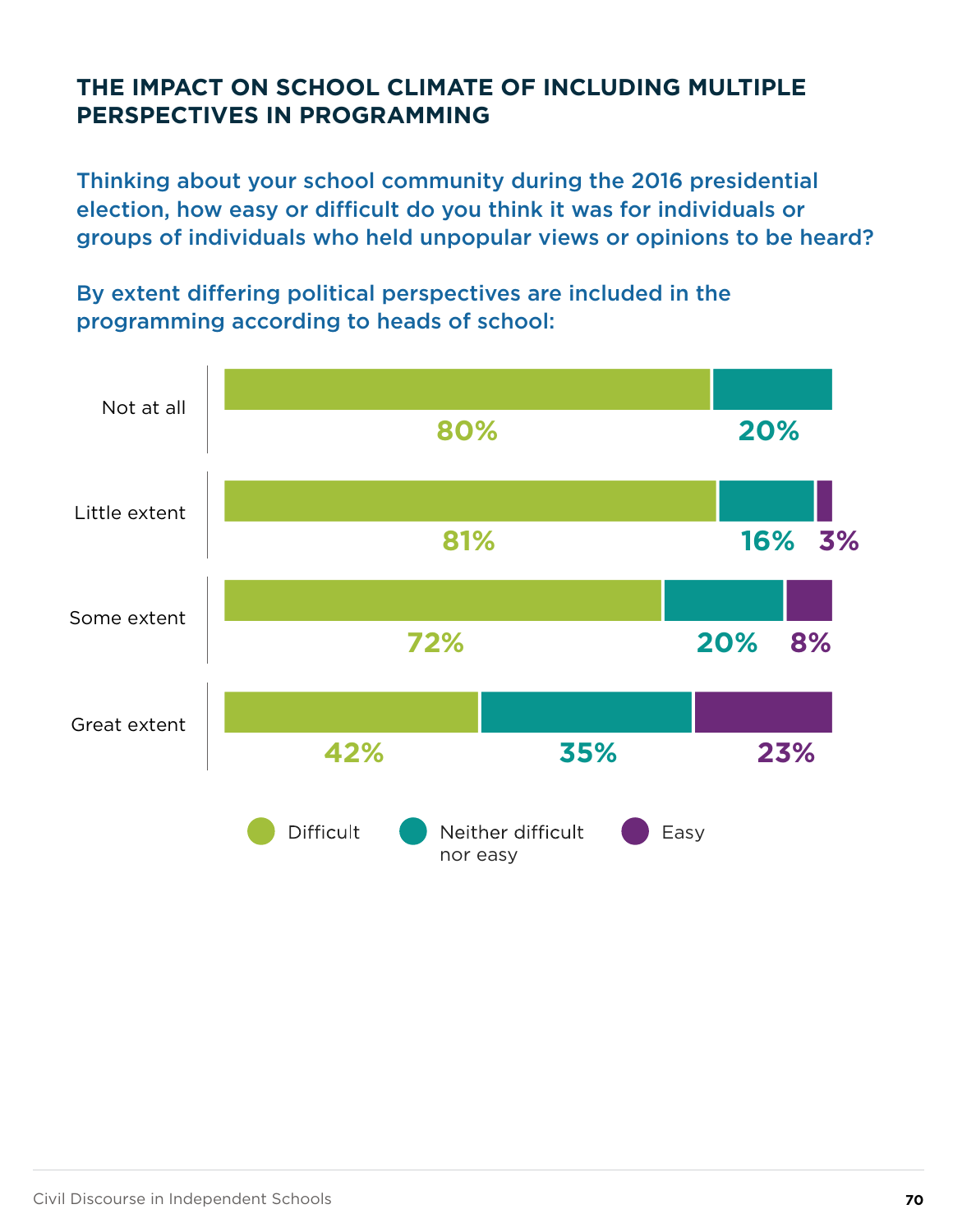#### **CHECK FOR ALIGNMENT AMONG HEADS, ADMINISTRATORS, AND TEACHERS**

- If these three groups do not have a shared understanding about how to engage in political discussions at school, their confusion is likely to spread to students and their families.
- Assess views about whether the school includes different political perspectives in programming. Gaps among heads, administrators, and teachers may reveal that some groups feel marginalized.
- Call one or more special faculty meetings to discuss election-year concerns and establish shared understanding about what is appropriate regarding political discussion in your school.
- Employ a set of community-wide norms to provide a framework for appropriate engagement around political issues. Determine which topics are in and out of bounds based on your school's mission and core values.

#### **INCLUDE ALL FACULTY AND STAFF IN THESE CONVERSATIONS, NOT JUST HUMANITIES TEACHERS**

During election seasons, the burden for carrying conversations often falls heaviest on social studies, history, and English teachers. In reality, political conversations can (and do) happen between and among students and adults in all spaces on campus. Consider:

- How might non-humanities teachers share in setting expectations and norms for these conversations?
- Political conversations among students are likely to happen in spaces that are more difficult to supervise (such as a locker room, cafeteria, or playground). How might you anticipate this challenge and provide the structure or space to allow students to engage in conversation with a trusted adult in the community?
- How will you teach and reinforce the skills of civil conversation, dialogue, and debate, including ways to give and receive feedback?